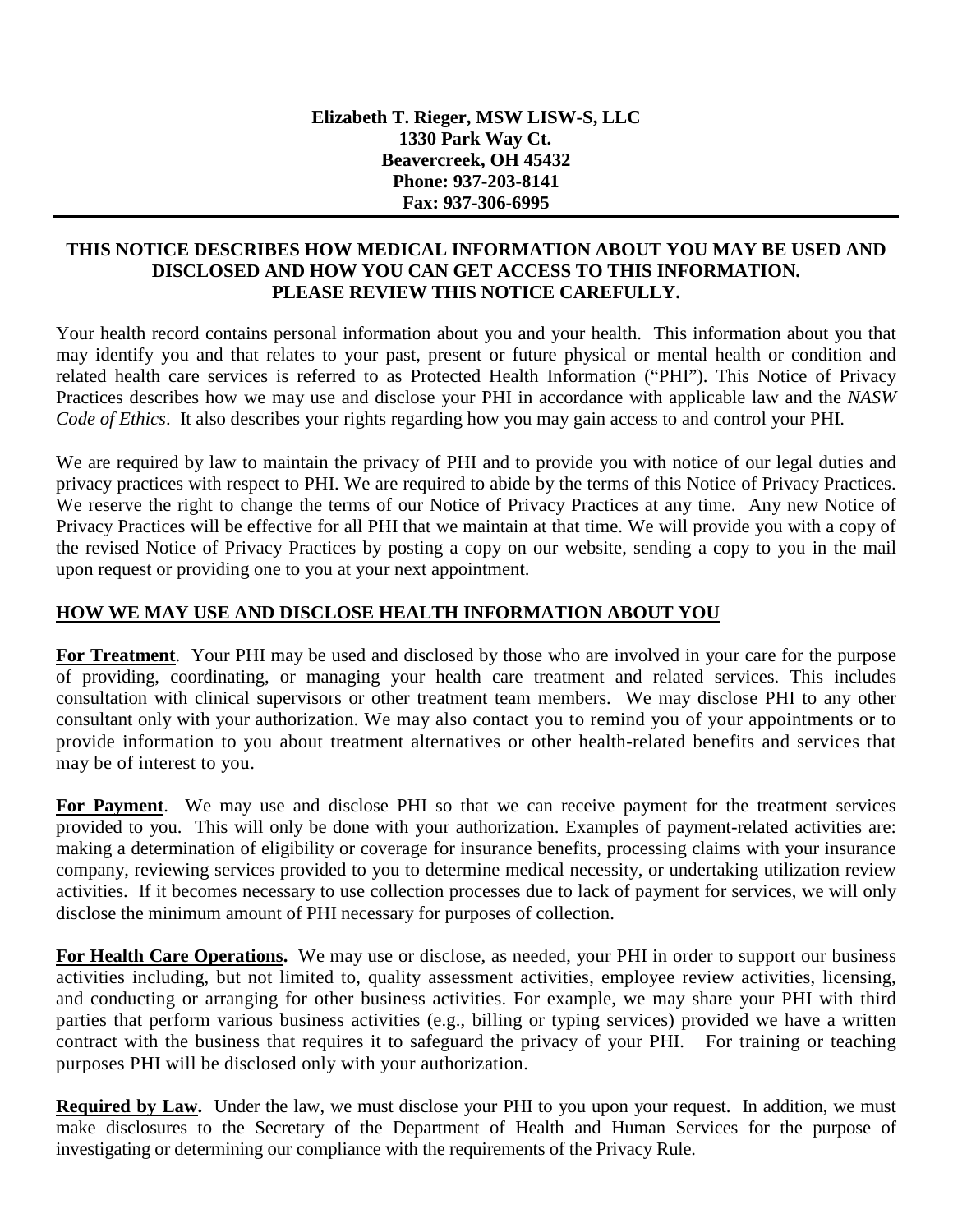**Without Authorization**. Following is a list of the categories of uses and disclosures permitted by HIPAA without an authorization. Applicable law and ethical standards permit us to disclose information about you without your authorization only in a limited number of situations.

As a social worker licensed in this state and as a member of the National Association of Social Workers, it is our practice to adhere to more stringent privacy requirements for disclosures without an authorization. The following language addresses these categories to the extent consistent with the *NASW Code of Ethics* and HIPAA.

**Child Abuse or Neglect.** We may disclose your PHI to a state or local agency that is authorized by law to receive reports of child abuse or neglect.

**Judicial and Administrative Proceedings.** We may disclose your PHI pursuant to a subpoena (with your written consent), court order, administrative order or similar process.

**Deceased Patients.** We may disclose PHI regarding deceased patients as mandated by state law. A release of information regarding deceased patients may be limited to an executor or administrator of a deceased person's estate.

**Medical Emergencies.** We may use or disclose your protected health information in a medical emergency situation to medical personnel only in order to prevent serious harm. Our staff will try to provide you a copy of this notice as soon as reasonably practicable after the resolution of the emergency.

**Family Involvement in Care.** We may disclose information to close family members or friends directly involved in your treatment based on your consent or as necessary to prevent serious harm.

**Health Oversight.** If required, we may disclose PHI to a health oversight agency for activities authorized by law, such as audits, investigations, and inspections. Oversight agencies seeking this information include government agencies and organizations that provide financial assistance to the program (such as third-party payors based on your prior consent) and peer review organizations performing utilization and quality control.

**Law Enforcement.** We may disclose PHI to a law enforcement official as required by law, in compliance with a subpoena (with your written consent), court order, administrative order or similar document, for the purpose of identifying a suspect, material witness or missing person, in connection with the victim of a crime, in connection with a deceased person, in connection with the reporting of a crime in an emergency, or in connection with a crime on the premises.

**Specialized Government Functions.** We may review requests from U.S. military command authorities if you have served as a member of the armed forces, authorized officials for national security and intelligence reasons and to the Department of State for medical suitability determinations, and disclose your PHI based on your written consent, mandatory disclosure laws and the need to prevent serious harm.

**Public Health.** If required, we may use or disclose your PHI for mandatory public health activities to a public health authority authorized by law to collect or receive such information for the purpose of preventing or controlling disease, injury, or disability, or if directed by a public health authority, to a government agency that is collaborating with that public health authority.

**Public Safety.** We may disclose your PHI if necessary to prevent or lessen a serious and imminent threat to the health or safety of a person or the public. If information is disclosed to prevent or lessen a serious threat it will be disclosed to a person or persons reasonably able to prevent or lessen the threat, including the target of the threat.